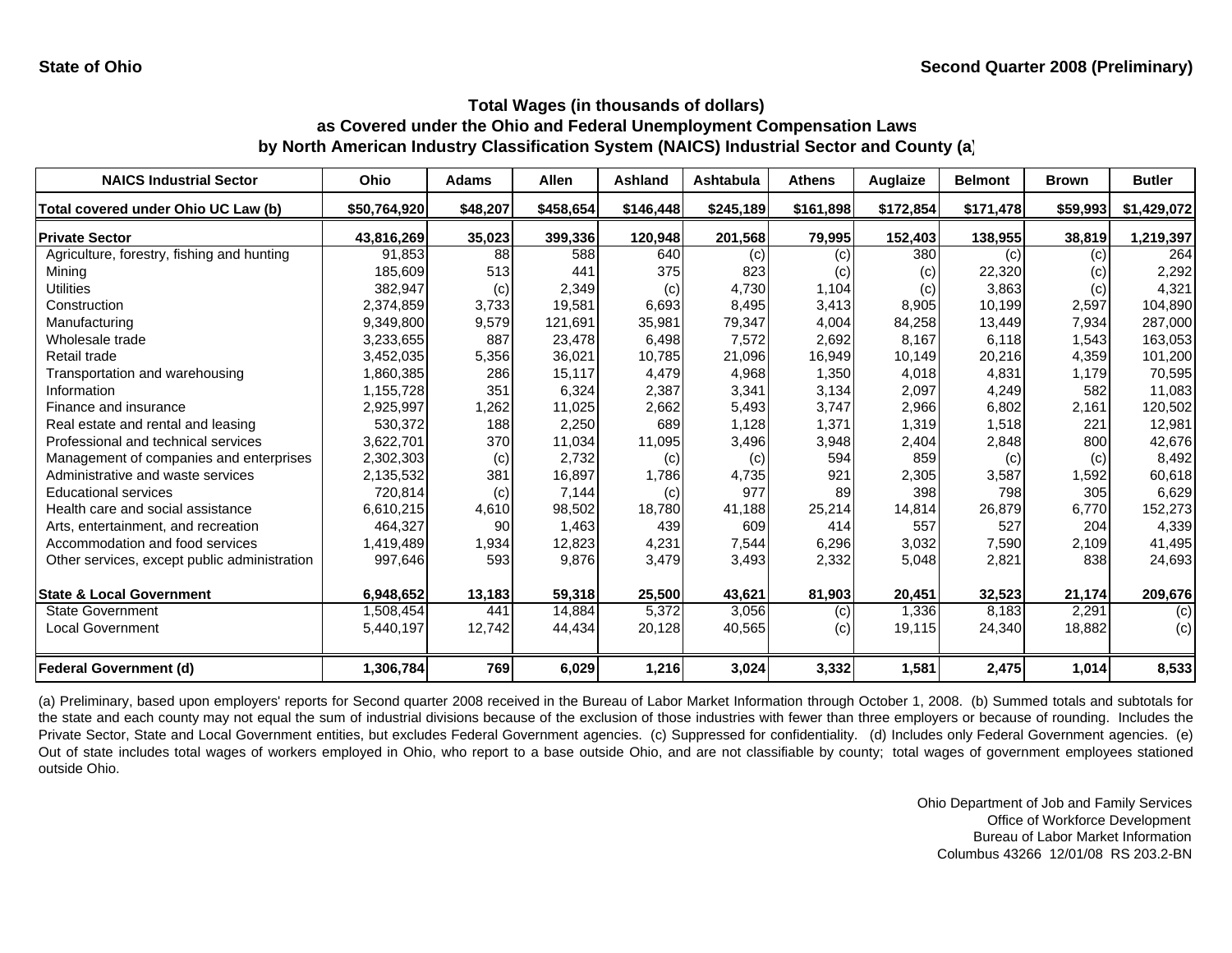| <b>NAICS Industrial Sector</b>               | Carroll  | Champaign | <b>Clark</b> | <b>Clermont</b> | <b>Clinton</b> | Columbiana | <b>Coshocton</b> | <b>Crawford</b> | Cuyahoga    | <b>Darke</b> |
|----------------------------------------------|----------|-----------|--------------|-----------------|----------------|------------|------------------|-----------------|-------------|--------------|
| Total covered under Ohio UC Law (b)          | \$42,119 | \$85,368  | \$409,731    | \$516,044       | \$268,223      | \$225,678  | \$91,793         | \$108,719       | \$8,070,030 | \$134,918    |
| <b>Private Sector</b>                        | 33,879   | 68,615    | 348,936      | 442,512         | 236,760        | 188,029    | 78,861           | 90,969          | 7,067,485   | 116,602      |
| Agriculture, forestry, fishing and hunting   | 191      | 870       | 5,240        | (c)             | (c)            | 519        | 383              | 988             | 1.534       | 3,693        |
| Mining                                       | (C)      | (c)       | (c)          | (c)             | (c)            | 2,758      | 1,914            | (c)             | 4,416       | (c)          |
| Utilities                                    | 617      | (c)       | 2,061        | 9.644           | (c)            | 1,955      | 7,860            | (c)             | 31.118      | 754          |
| Construction                                 | 2,058    | 2,863     | 13.067       | 29,627          | 2,620          | 9,082      | 2,765            | 3,098           | 290,012     | 7,857        |
| Manufacturing                                | 12,718   | 36,423    | 86,322       | 80,897          | 47,893         | 55,513     | 31,022           | 39,504          | 1,099,162   | 41,214       |
| Wholesale trade                              | 1,291    | 3,095     | 19,883       | 38,440          | 10,715         | 10,582     | 1,318            | 4,774           | 590,146     | 6,532        |
| Retail trade                                 | 4,599    | 6,095     | 32,818       | 58,455          | 10,347         | 21,830     | 6,098            | 7,784           | 406,555     | 9,979        |
| Transportation and warehousing               | 2,268    | 1,082     | 27,858       | 15,413          | 129,031        | 9,820      | 2,154            | 1,630           | 229,621     | 9,582        |
| Information                                  | 420      | 795       | 3,097        | 21,232          | 2,677          | 1,501      | 673              | 649             | 241.176     | 871          |
| Finance and insurance                        | 533      | 2,072     | 19,863       | 53,199          | 5,786          | 7,094      | 1,827            | 5.817           | 679,277     | 6,105        |
| Real estate and rental and leasing           | 253      | 487       | 2,730        | 6,546           | 1,239          | 1,131      | 417              | 355             | 126,268     | 745          |
| Professional and technical services          | 551      | 1,596     | 10,941       | 25,399          | 2,594          | 4,418      | 1,496            | 3,605           | 745,169     | 4,952        |
| Management of companies and enterprises      | (c)      | (c)       | (c)          | 4,322           | 2,481          | 550        | (c)              | (c)             | 412,473     | (c)          |
| Administrative and waste services            | 708      | 1,065     | 9,676        | 16,080          | 3,138          | 8,834      | 4,633            | 1,480           | 351,963     | 3,455        |
| <b>Educational services</b>                  | (c)      | (c)       | 7,481        | 2,424           | (c)            | 1,406      | (c)              | (c)             | 173,563     | 261          |
| Health care and social assistance            | 4,320    | 5,645     | 64,451       | 46,538          | 9,552          | 37,787     | 12,240           | 15,007          | 1,188,413   | 15,099       |
| Arts, entertainment, and recreation          | 224      | 327       | 1,652        | 3,233           | 380            | 934        | 393              | 157             | 150,212     | 659          |
| Accommodation and food services              | 1,210    | 2,902     | 14,215       | 19,837          | 3,681          | 6,665      | 1,783            | 3,052           | 191,084     | 2,714        |
| Other services, except public administration | 896      | 1,195     | 13,911       | 10,846          | 1.701          | 5,650      | 1,487            | 1,429           | 155,323     | 2,072        |
| <b>State &amp; Local Government</b>          | 8,240    | 16,753    | 60,795       | 73,532          | 31,463         | 37,649     | 12,932           | 17,751          | 1,002,545   | 18,316       |
| <b>State Government</b>                      | 327      | 714       | 2,731        | 5,075           | 2,125          | 3,252      | 538              | 1,751           | 65,686      | 458          |
| <b>Local Government</b>                      | 7,913    | 16,039    | 58,064       | 68,457          | 29,338         | 34,397     | 12,393           | 16,000          | 936,859     | 17,858       |
| <b>Federal Government (d)</b>                | 560      | 861       | 10,656       | 5,410           | 3,152          | 9,563      | 1,164            | 957             | 294,249     | 1,372        |

(a) Preliminary, based upon employers' reports for Second quarter 2008 received in the Bureau of Labor Market Information through October 1, 2008. (b) Summed totals and subtotals for the state and each county may not equal the sum of industrial divisions because of the exclusion of those industries with fewer than three employers or because of rounding. Includes the Private Sector, State and Local Government entities, but excludes Federal Government agencies. (c) Suppressed for confidentiality. (d) Includes only Federal Government agencies. (e) Out of state includes total wages of workers employed in Ohio, who report to <sup>a</sup> base outside Ohio, and are not classifiable by county; total wages of government employees stationed outside Ohio.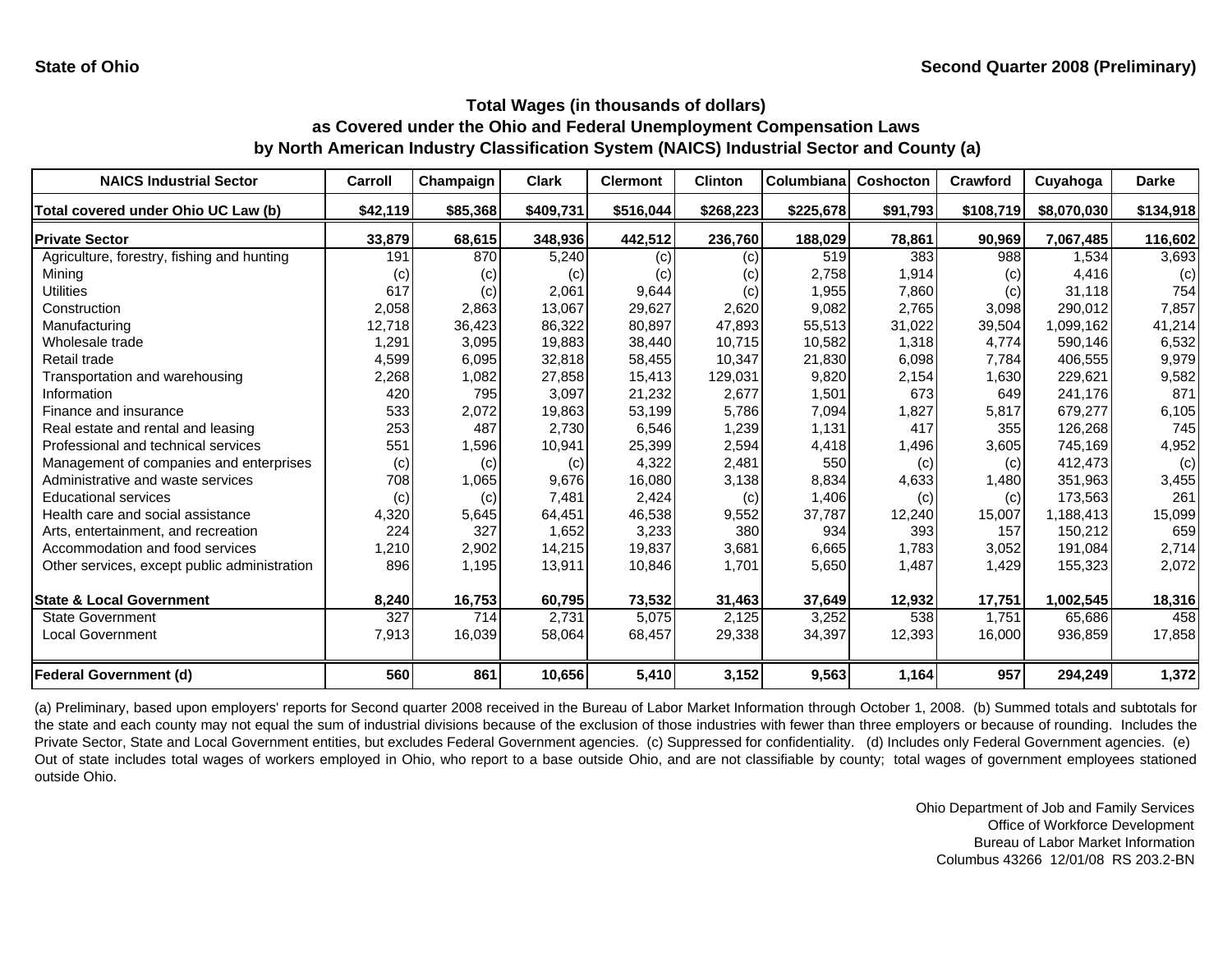| <b>NAICS Industrial Sector</b>               | <b>Defiance</b> | <b>Delaware</b> | <b>Erie</b> | <b>Fairfield</b> | <b>Fayette</b> | <b>Franklin</b> | <b>Fulton</b> | <b>Gallia</b> | Geauga      | Greene    |
|----------------------------------------------|-----------------|-----------------|-------------|------------------|----------------|-----------------|---------------|---------------|-------------|-----------|
| Total covered under Ohio UC Law (b)          | \$150,310       | \$767,897       | \$315,863   | \$309,561        | \$84,613       | \$7,040,515     | \$161,478     | \$105,548     | \$309,132   | \$512,948 |
| <b>Private Sector</b>                        | 132,898         | 687,365         | 264,874     | 228,380          | 70,526         | 5,930,033       | 139,433       | 88,645        | 272,997     | 413,261   |
| Agriculture, forestry, fishing and hunting   | 281             | 2,045           | 1,802       | 303              | 138            | 2,865           | 1,452         | 286           | <b>864,</b> | 464       |
| Mining                                       |                 | 952             | (c)         | 412              | (c)            | 2,805           |               | (c)           | (c)         | (c)       |
| Utilities                                    | 496             | 2,171           | (c)         | 3,019            | (c)            | 50,565          | (c)           | 13,142        | (c)         | (c)       |
| Construction                                 | 4,781           | 31,215          | 10,100      | 16,715           | 2,498          | 294,386         | 9,530         | 11,465        | 22,513      | 18,980    |
| Manufacturing                                | 64,050          | 76,700          | 74,728      | 54,121           | 24,013         | 499,545         | 77,260        | 6,702         | 99,856      | 45,815    |
| Wholesale trade                              | 5,783           | 37,353          | 18,971      | 10,573           | 5,749          | 400,509         | 8,410         | 1,371         | 23,998      | 18,143    |
| Retail trade                                 | 13,780          | 56,433          | 24,473      | 34,538           | 10,951         | 469,642         | 8,385         | 7,956         | 24,811      | 51,982    |
| Transportation and warehousing               | 3,502           | 39,910          | 6,547       | 3,904            | (c)            | 403,393         | 2,463         | 2,919         | 5,549       | 6,427     |
| Information                                  | 2,490           | 12,738          | 2,607       | 2,309            | 569            | 227,635         | 928           | 764           | 1,476       | 17,661    |
| Finance and insurance                        | 6,878           | 68,992          | 6,942       | 7,330            | 3,706          | 642,154         | 2,795         | 2,969         | 8,132       | 14,154    |
| Real estate and rental and leasing           | 453             | 7,373           | 1,487       | 2,974            | 551            | 103.928         | 648           | 383           | 1,936       | 2,987     |
| Professional and technical services          | 2,649           | 215,089         | 8,530       | 9,576            | 826            | 685,800         | 2,066         | 884           | 11,530      | 123,778   |
| Management of companies and enterprises      | 1,143           | 11,325          | 618         | 3,396            | (c)            | 426,582         | (c)           | 0             | 3.668       | 3,363     |
| Administrative and waste services            | 2,340           | 19,781          | 6,834       | 19.465           | 1,423          | 415,632         | 2,616         | 1,625         | 14.268      | 17,880    |
| <b>Educational services</b>                  | 1,889           | 10,861          | 1,249       | 1,753            | (c)            | 97,457          | (c)           | (c)           | 4,173       | 14,598    |
| Health care and social assistance            | 15,811          | 44,928          | 45,917      | 33,455           | 6,210          | 778,273         | 15,814        | 30,044        | 31,200      | 43,846    |
| Arts, entertainment, and recreation          | 314             | 9,981           | (c)         | 1,401            | 194            | 39,354          | 1,223         | 111           | 2,408       | 2,444     |
| Accommodation and food services              | 3,768           | 27,835          | 18,468      | 14,262           | 3,440          | 225,292         | 2,633         | 2,879         | 6,543       | 22,595    |
| Other services, except public administration | 2,490           | 11,683          | 4,200       | 8,875            | 897            | 164,215         | 1,686         | 1,707         | 8,255       | 6,769     |
| <b>State &amp; Local Government</b>          | 17,412          | 80,532          | 50,989      | 81,181           | 14,086         | 1,110,482       | 22,044        | 16,903        | 36,134      | 99,687    |
| <b>State Government</b>                      | 1,314           | 12,248          | 10,761      | 7,468            | 533            | 543,382         | 1,907         | (c)           | 2,165       | 37,348    |
| <b>Local Government</b>                      | 16,098          | 68,284          | 40,228      | 73,713           | 13,553         | 567,100         | 20,138        | (c)           | 33,969      | 62,340    |
| <b>Federal Government (d)</b>                | 1,391           | 3,509           | 3,027       | 3,319            | 713            | 208,932         | 1,262         | 1,001         | 1,543       | 238,254   |

(a) Preliminary, based upon employers' reports for Second quarter 2008 received in the Bureau of Labor Market Information through October 1, 2008. (b) Summed totals and subtotals for the state and each county may not equal the sum of industrial divisions because of the exclusion of those industries with fewer than three employers or because of rounding. Includes the Private Sector, State and Local Government entities, but excludes Federal Government agencies. (c) Suppressed for confidentiality. (d) Includes only Federal Government agencies. (e) Out of state includes total wages of workers employed in Ohio, who report to <sup>a</sup> base outside Ohio, and are not classifiable by county; total wages of government employees stationed outside Ohio.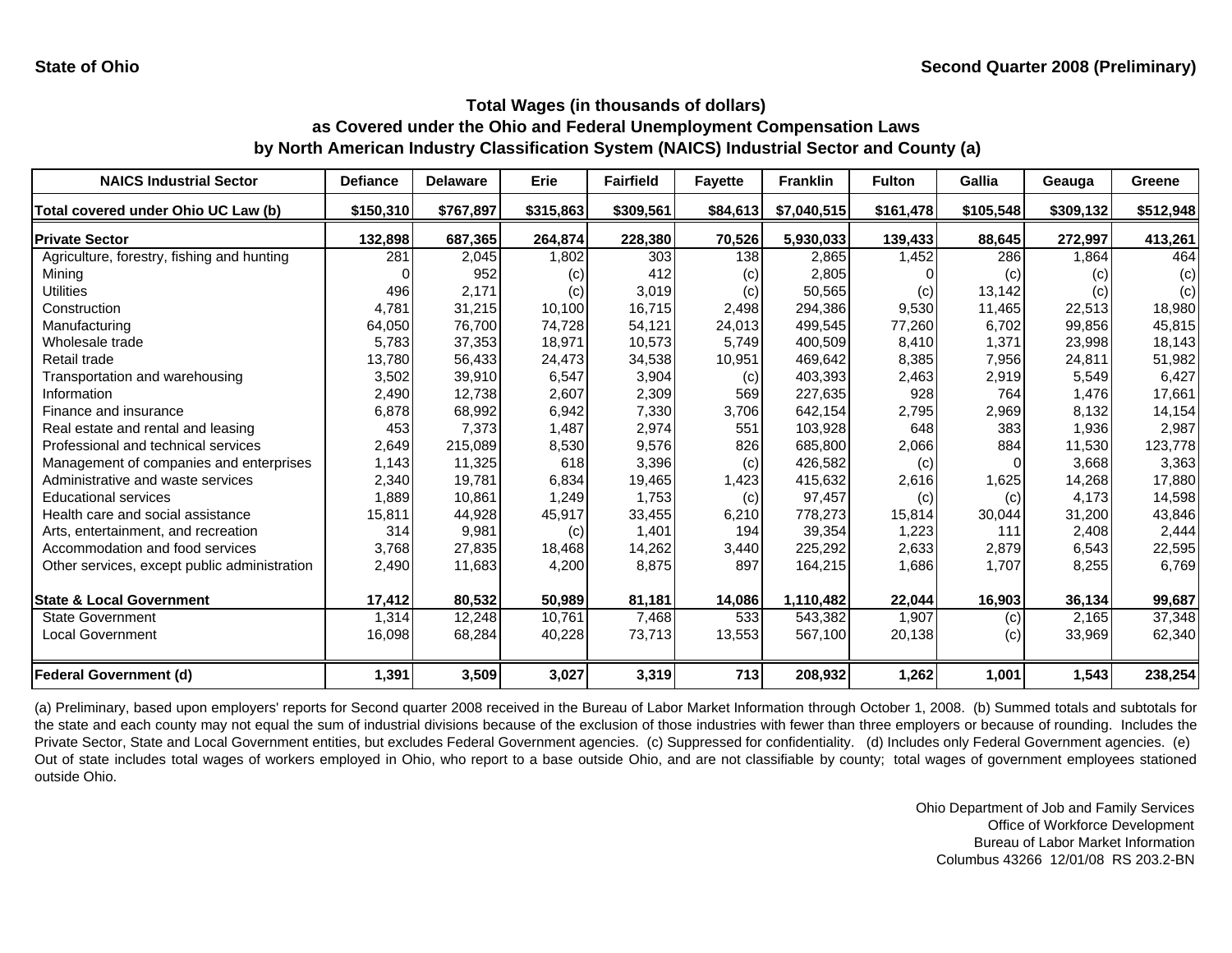| <b>NAICS Industrial Sector</b>               | <b>Guernsey</b> | <b>Hamilton</b> | <b>Hancock</b> | <b>Hardin</b> | <b>Harrison</b> | Henry     | <b>Highland</b> | <b>Hocking</b> | <b>Holmes</b> | <b>Huron</b> |
|----------------------------------------------|-----------------|-----------------|----------------|---------------|-----------------|-----------|-----------------|----------------|---------------|--------------|
| Total covered under Ohio UC Law (b)          | \$108,748       | \$5,880,364     | \$411,172      | \$67,256      | \$25,477        | \$96,342  | \$79,463        | \$48,890       | \$121,021     | \$184,289    |
| <b>Private Sector</b>                        | 89,737          | 5,379,178       | 379,533        | 55,873        | 20,404          | 79,137    | 57,128          | 31,903         | 106,704       | 161,907      |
| Agriculture, forestry, fishing and hunting   | (c)             | 1,214           | (c)            | 982           | 107             | 459       | 158             | 152            | 1,282         | 2,251        |
| Mining                                       | 1,792           | 2,829           | (c)            |               | 5,041           | $\left( $ | 494             | 1,404          | 1,272         | (c)          |
| <b>Utilities</b>                             | 672             | 22,318          | 1,759          | 753           | 336             | (c)       | 904             | (c)            | (c)           | (c)          |
| Construction                                 | 4,790           | 273,357         | 9,531          | 825           | 786             | 7,216     | 2,395           | 2,505          | 13,320        | 18,338       |
| Manufacturing                                | 29,956          | 826,736         | 124,167        | 24,907        | 5,847           | 38,678    | 19,768          | 9,363          | 47.563        | 67,298       |
| Wholesale trade                              | 2,882           | 421,062         | 11,425         | 3,226         | 1.144           | 2,598     | 1,586           | 714            | 4.176         | 7,333        |
| Retail trade                                 | 9,501           | 293,423         | 31,851         | 4,665         | 1,362           | 5,514     | 8,579           | 4,519          | 10.654        | 10,694       |
| Transportation and warehousing               | 2,174           | 120,216         | 23,495         | 688           | 719             | 7,229     | 1,593           | 749            | 4,512         | 11,053       |
| Information                                  | 1,058           | 144,856         | 4,201          | 549           | 170             | 1,274     | 2,418           | 471            | 534           | 2,761        |
| Finance and insurance                        | 2,299           | 381,331         | 6,806          | 1,578         | 346             | 2,712     | 3,738           | 1,493          | 2,933         | 4,114        |
| Real estate and rental and leasing           | 542             | 70,228          | 2,807          | 332           | (c)             | 425       | 359             | 334            | 218           | 704          |
| Professional and technical services          | 5,912           | 580,972         | 15,173         | 901           | 191             | 682       | 1,061           | 659            | 2,607         | 4,554        |
| Management of companies and enterprises      | (c)             | 659,231         | 9,954          | (c)           | (c)             | $\Omega$  | (c)             | (c)            | 409           | 945          |
| Administrative and waste services            | 2,135           | 261,417         | 10,719         | 331           | 252             | 757       | 964             | 729            | 5,096         | 2,430        |
| <b>Educational services</b>                  | 194             | 83,721          | 8,813          | (c)           | (c)             | 129       | (c)             | 200            | (c)           | (c)          |
| Health care and social assistance            | 17,931          | 868,846         | 41,554         | 4,817         | 2,805           | 8,321     | 8,855           | 4,376          | 6,661         | 20,269       |
| Arts, entertainment, and recreation          | 224             | 92,197          | 1,010          | 189           | 212             | 95        | 182             | 249            | 223           | 500          |
| Accommodation and food services              | 4,602           | 146,373         | 10,316         | 2,662         | 410             | 1,279     | 2,514           | 2,877          | 3,565         | 3,888        |
| Other services, except public administration | 1,814           | 128,850         | 5,989          | 896           | 266             | 1,552     | 981             | 1,073          | 1,074         | 3,254        |
| <b>State &amp; Local Government</b>          | 19,010          | 501,186         | 31,639         | 11,383        | 5,073           | 17,205    | 22,335          | 16,987         | 14,317        | 22,382       |
| <b>State Government</b>                      | 5,230           | (c)             | 2,452          | 377           | 349             | 505       | 1.263           | 4,447          | 402           | 896          |
| Local Government                             | 13,781          | (c)             | 29,187         | 11,006        | 4,724           | 16,700    | 21,071          | 12,540         | 13,915        | 21,486       |
| <b>Federal Government (d)</b>                | 1,369           | 158,599         | 2,354          | 903           | 674             | 1,551     | 1,385           | 577            | 829           | 1,606        |

(a) Preliminary, based upon employers' reports for Second quarter 2008 received in the Bureau of Labor Market Information through October 1, 2008. (b) Summed totals and subtotals for the state and each county may not equal the sum of industrial divisions because of the exclusion of those industries with fewer than three employers or because of rounding. Includes the Private Sector, State and Local Government entities, but excludes Federal Government agencies. (c) Suppressed for confidentiality. (d) Includes only Federal Government agencies. (e) Out of state includes total wages of workers employed in Ohio, who report to <sup>a</sup> base outside Ohio, and are not classifiable by county; total wages of government employees stationed outside Ohio.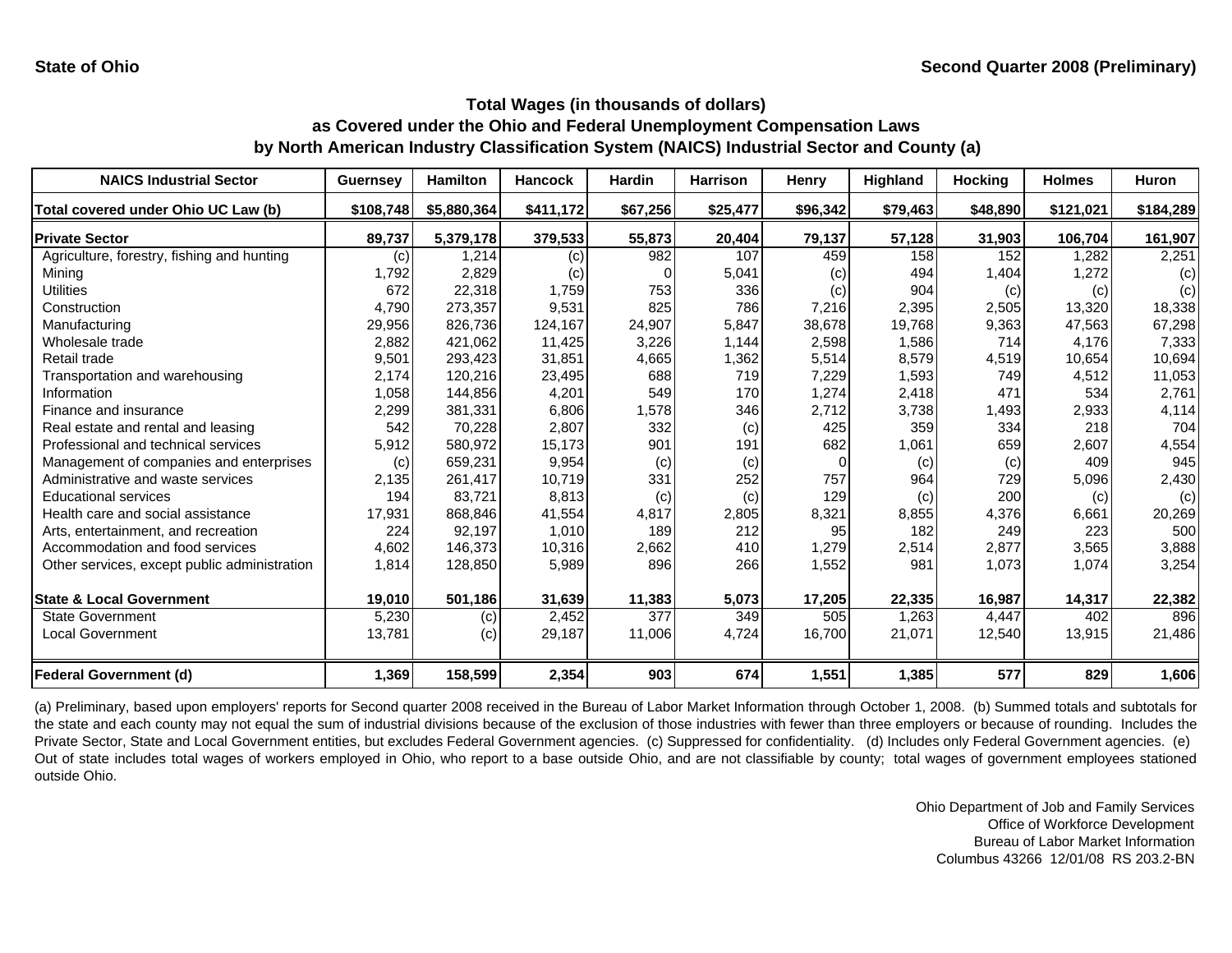| <b>NAICS Industrial Sector</b>               | <b>Jackson</b> | <b>Jefferson</b> | <b>Knox</b> | Lake      | Lawrence | Licking   | Logan     | Lorain    | Lucas       | <b>Madison</b> |
|----------------------------------------------|----------------|------------------|-------------|-----------|----------|-----------|-----------|-----------|-------------|----------------|
| Total covered under Ohio UC Law (b)          | \$81,583       | \$225,708        | \$164,340   | \$919,114 | \$86,282 | \$450,783 | \$185,554 | \$875,967 | \$1,997,100 | \$117,791      |
| <b>Private Sector</b>                        | 67,305         | 198,966          | 139,952     | 796,939   | 61,694   | 374,437   | 165,447   | 735,500   | 1,705,008   | 86,719         |
| Agriculture, forestry, fishing and hunting   | 382            | (c)              | 416         | 7,706     | (c)      | 2,375     | 555       | 7,923     | 2,865       | 960            |
| Mining                                       | 2,158          | 3,299            | 1,175       | 3,621     | (c)      | 1,314     | (c)       | 296       | 978         |                |
| Utilities                                    | (c)            | 18,729           | 600         | 38,367    | 1,228    | 2,816     | 413       | 6,235     | 12,064      | (c)            |
| Construction                                 | 3,799          | 28,045           | 7,944       | 40,611    | 7,385    | 30,586    | 5,856     | 45,425    | 112,386     | 3,718          |
| Manufacturing                                | 28,570         | 46,944           | 56,881      | 268,296   | 6,444    | 84,391    | 87,662    | 264,884   | 310,858     | 31,408         |
| Wholesale trade                              | 1,787          | 6,146            | 3,625       | 58,994    | 1,581    | 14,673    | 4,748     | 33,520    | 89.524      | 5,160          |
| Retail trade                                 | 7,490          | 16,460           | 12,745      | 83,708    | 11,259   | 43,015    | 9,685     | 71,940    | 151,888     | 11,033         |
| Transportation and warehousing               | 1,064          | 10,561           | 1,033       | 8,106     | 8,057    | 20,410    | 11,955    | 18,018    | 81,167      | 9,036          |
| Information                                  | 803            | 5,041            | 2,996       | 7,392     | 1,060    | 4,939     | 899       | 8,681     | 33,830      | 562            |
| Finance and insurance                        | 3,881          | 3,445            | 3,367       | 21,910    | 2,317    | 27,542    | 2,559     | 18,827    | 82,975      | 1,465          |
| Real estate and rental and leasing           | 340            | 1,738            | 1,035       | 6,558     | 384      | 4,684     | 1,235     | 6.431     | 17.538      | 502            |
| Professional and technical services          | 664            | 3,807            | 2,346       | 42,884    | 1,708    | 21,071    | 5,715     | 29,097    | 118,032     | 7,080          |
| Management of companies and enterprises      | 902            | (c)              | 963         | 24,932    | 891      | 14,088    | (c)       | 14,064    | 87,461      | 272            |
| Administrative and waste services            | 2,533          | 5,693            | 2,884       | 34,126    | 2,523    | 14,160    | 10,109    | 34,772    | 82,191      | 3,472          |
| <b>Educational services</b>                  | (c)            | 4,727            | 12,819      | 10,207    | 175      | 11,095    | 95        | 21,148    | 30,997      | (c)            |
| Health care and social assistance            | 8,924          | 34,630           | 21,476      | 86,537    | 11,719   | 50,481    | 16,232    | 108,907   | 371,821     | 8,214          |
| Arts, entertainment, and recreation          | 101            | 992              | 647         | 4,963     | 134      | 3,271     | 604       | 4,246     | 14,858      | 114            |
| Accommodation and food services              | 2,420          | 5,000            | 4,378       | 28,008    | 3,163    | 16,332    | 2,989     | 24,869    | 58,300      | 2,727          |
| Other services, except public administration | 991            | 3,112            | 2,622       | 20,015    | 1,634    | 7,193     | 3,399     | 16,217    | 45,274      | 670            |
| <b>State &amp; Local Government</b>          | 14,277         | 26,743           | 24,387      | 122,175   | 24,587   | 76,346    | 20,107    | 140,468   | 292,092     | 31,073         |
| <b>State Government</b>                      | 2,050          | 1,168            | (c)         | 1,520     | 2,402    | 11,895    | 784       | 14,061    | 87,134      | 14,920         |
| <b>Local Government</b>                      | 12,228         | 25,574           | (c)         | 120,656   | 22,186   | 64,451    | 19,323    | 126,406   | 204,958     | 16,153         |
| <b>Federal Government (d)</b>                | 904            | 3,003            | 1,396       | 6,841     | 1,575    | 7,495     | 1,903     | 26,070    | 30,963      | 1,083          |

(a) Preliminary, based upon employers' reports for Second quarter 2008 received in the Bureau of Labor Market Information through October 1, 2008. (b) Summed totals and subtotals for the state and each county may not equal the sum of industrial divisions because of the exclusion of those industries with fewer than three employers or because of rounding. Includes the Private Sector, State and Local Government entities, but excludes Federal Government agencies. (c) Suppressed for confidentiality. (d) Includes only Federal Government agencies. (e) Out of state includes total wages of workers employed in Ohio, who report to <sup>a</sup> base outside Ohio, and are not classifiable by county; total wages of government employees stationed outside Ohio.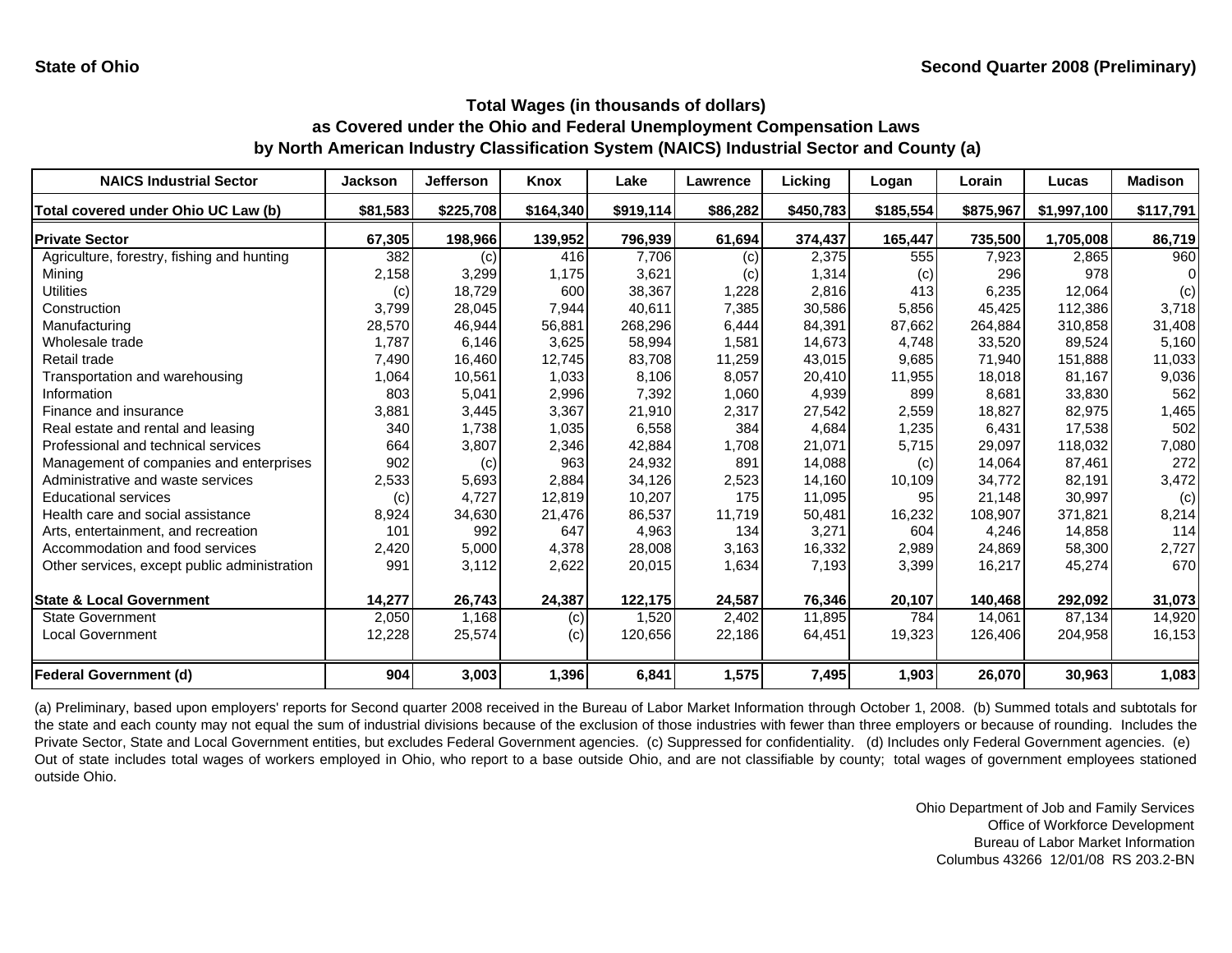| <b>NAICS Industrial Sector</b>               | <b>Mahoning</b> | <b>Marion</b> | <b>Medina</b> | Meigs    | <b>Mercer</b> | <b>Miami</b> | <b>Monroe</b> | Montgomery        | Morgan   | <b>Morrow</b> |
|----------------------------------------------|-----------------|---------------|---------------|----------|---------------|--------------|---------------|-------------------|----------|---------------|
| Total covered under Ohio UC Law (b)          | \$796,378       | \$235,284     | \$508,421     | \$21,061 | \$132,852     | \$350,561    | \$32,240      | \$2,523,760       | \$17,371 | \$41,359      |
| <b>Private Sector</b>                        | 669,418         | 177,771       | 440,769       | 13,376   | 110,544       | 303,797      | 26,964        | 2,217,917         | 11,971   | 27,929        |
| Agriculture, forestry, fishing and hunting   | 824             | 705           | 1,090         | 315      | 2,697         | 555          | 53            | 1.577             | 117      | 98            |
| Mining                                       | 3,270           | (c)           | (c)           | 852      | (c)           | 483          | 419           | $\left( c\right)$ | (c)      | 313           |
| Utilities                                    | 6,509           | 1,527         | (c)           | (c)      | (c)           | (c)          | 383           | $\left( c\right)$ | (c)      | (c)           |
| Construction                                 | 52,106          | 7,144         | 35,031        | 2,182    | 9,328         | 16,433       | 1,415         | 104,028           | 1,209    | 2,720         |
| Manufacturing                                | 97,324          | 74,062        | 106,218       | 798      | 47,033        | 116,897      | (c)           | 394,513           | 4,741    | 12,016        |
| Wholesale trade                              | 52,949          | 8,218         | 33,048        | 648      | 5,652         | 24,361       | 962           | 123,202           | 754      | 862           |
| Retail trade                                 | 78,159          | 15,401        | 47,989        | 2,317    | 11,069        | 28,984       | 1,361         | 147,019           | 1,195    | 3,663         |
| Transportation and warehousing               | 37,752          | 5,553         | 28,748        | 177      | 9,583         | 13,566       | 2,426         | 75,775            | 14       | 461           |
| Information                                  | 20,272          | (c)           | 5,033         | (c)      | .258          | 2,248        | (c)           | 146,997           | 208      | 461           |
| Finance and insurance                        | 32,335          | 4,782         | 12,063        | 1,014    | 5,425         | 9,194        | 3,295         | 130,330           | 536      | 693           |
| Real estate and rental and leasing           | 7,123           | 1,502         | 4,067         | 45       | 573           | 2,617        | 21            | 29,791            | 13       | 157           |
| Professional and technical services          | 33,701          | 3,956         | 23,206        | 248      | 2,510         | 7,450        | 195           | 180,937           | 148      | 652           |
| Management of companies and enterprises      | 9,369           | 2,117         | 40,994        | (c)      | 281           | (c)          | $\Omega$      | 92,268            |          | $\Omega$      |
| Administrative and waste services            | 45,008          | 5,700         | 22,653        | 299      | 1,869         | 11,761       | 239           | 104,968           | (c)      | 423           |
| <b>Educational services</b>                  | 7,892           | 428           | 1,668         | (c)      | 194           | 1,030        | 138           | 64,909            |          | (c)           |
| Health care and social assistance            | 137,598         | 26,475        | 50,205        | 2,297    | 6,492         | 38,611       | 1,081         | 470,020           | 1,948    | 3,071         |
| Arts, entertainment, and recreation          | 2,439           | 579           | 4,063         | 26       | 504           | 1,054        | 18            | 13,328            | 12       | 165           |
| Accommodation and food services              | 26,834          | 5,917         | 14,622        | 1,038    | 3,009         | 10,613       | 226           | 72,040            | 344      | 957           |
| Other services, except public administration | 17,954          | 3,646         | 9,004         | 303      | 2,781         | 5,732        | 442           | 51,180            | 168      | 422           |
| <b>State &amp; Local Government</b>          | 126,961         | 57,513        | 67,652        | 7,685    | 22,308        | 46,764       | 5,276         | 305,843           | 5,400    | 13,430        |
| <b>State Government</b>                      | 34,715          | 16,162        | 1,497         | 453      | 1.287         | 1,832        | 389           | 20.740            | 594      | 934           |
| <b>Local Government</b>                      | 92,245          | 41,351        | 66,155        | 7,232    | 21,022        | 44,932       | 4,887         | 285,104           | 4,806    | 12,496        |
| <b>Federal Government (d)</b>                | 21,251          | 1,769         | 5,369         | 900      | 1,214         | 2,748        | 553           | 71,854            | 440      | 647           |

(a) Preliminary, based upon employers' reports for Second quarter 2008 received in the Bureau of Labor Market Information through October 1, 2008. (b) Summed totals and subtotals for the state and each county may not equal the sum of industrial divisions because of the exclusion of those industries with fewer than three employers or because of rounding. Includes the Private Sector, State and Local Government entities, but excludes Federal Government agencies. (c) Suppressed for confidentiality. (d) Includes only Federal Government agencies. (e) Out of state includes total wages of workers employed in Ohio, who report to <sup>a</sup> base outside Ohio, and are not classifiable by county; total wages of government employees stationed outside Ohio.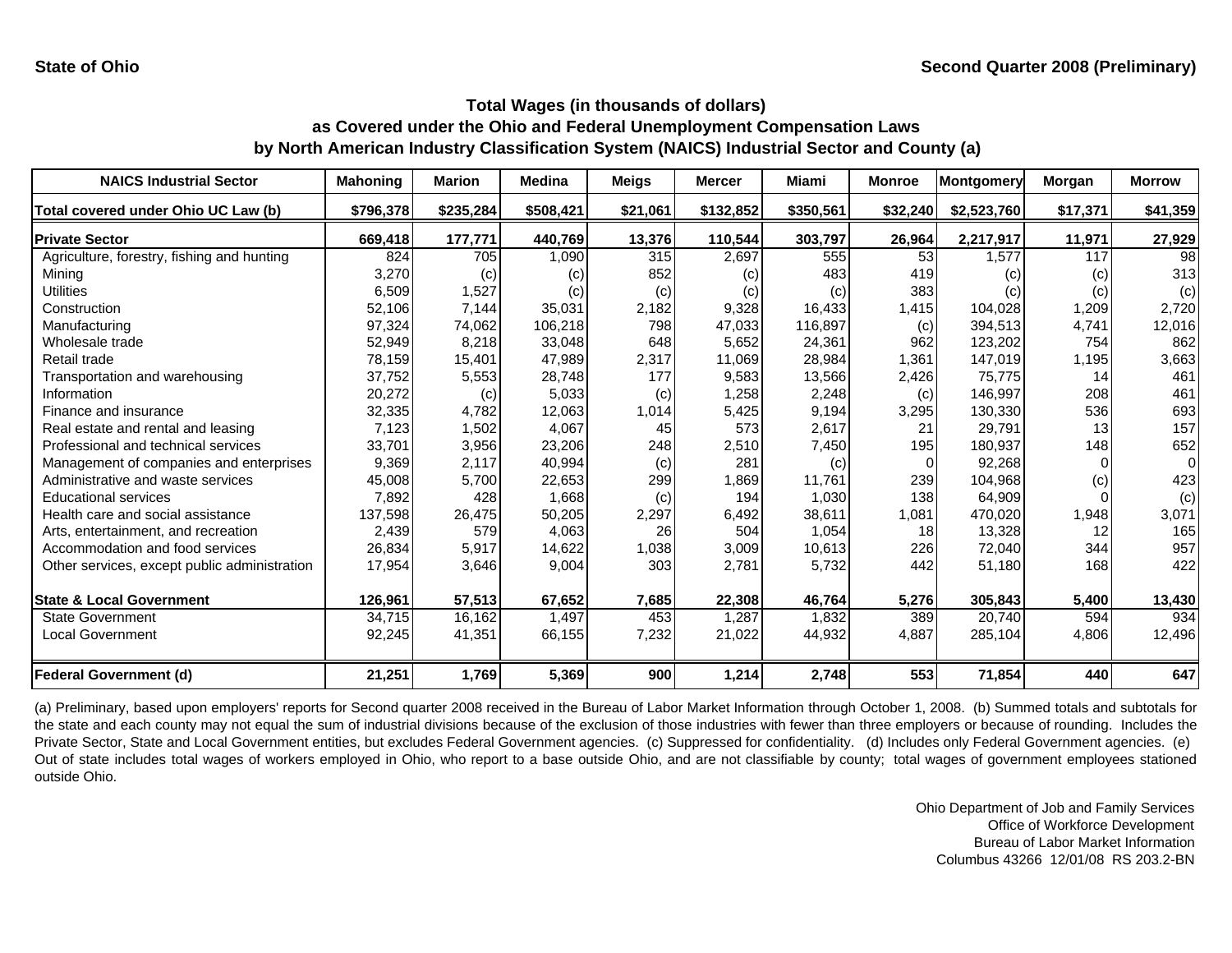| <b>NAICS Industrial Sector</b>               | <b>Muskingum</b> | <b>Noble</b> | <b>Ottawa</b> | <b>Paulding</b> | <b>Perry</b> | Pickaway  | <b>Pike</b> | Portage   | <b>Preble</b> | Putnam   |
|----------------------------------------------|------------------|--------------|---------------|-----------------|--------------|-----------|-------------|-----------|---------------|----------|
| Total covered under Ohio UC Law (b)          | \$260,325        | \$23,784     | \$123,056     | \$37,967        | \$45,662     | \$129,815 | \$93,437    | \$472,156 | \$85,249      | \$83,975 |
| <b>Private Sector</b>                        | 217,860          | 15,496       | 102,402       | 29,409          | 31,885       | 87,657    | 78,339      | 339,664   | 70,119        | 70,641   |
| Agriculture, forestry, fishing and hunting   | 73               | (c)          | 587           | 2,479           | 104          | 937       | (c)         | 1,005     | 481           | 823      |
| Minina                                       | 4,122            | 1,796        | 2,840         | (c)             | 2,617        | (c)       | (c)         | 5,351     | 294           | (c)      |
| Utilities                                    | 3,045            | 86           | (c)           | (c)             | 455          | 1,134     | (c)         | 471       | (c)           | (c)      |
| Construction                                 | 10,578           | 964          | 4,161         | 2,385           | 7,499        | 7,066     | 9,844       | 21.772    | 3,463         | 7,991    |
| Manufacturing                                | 47,156           | 5,609        | 28,170        | 13,982          | 8,083        | 32,647    | 37,029      | 123,292   | 36,991        | 33,149   |
| Wholesale trade                              | 11,560           | 829          | 2,249         | 1,341           | 706          | 5,448     | 676         | 35,045    | 4.083         | 2,094    |
| Retail trade                                 | 27,414           | 1,325        | 9,870         | 2,100           | 2,606        | 8,149     | 5,111       | 35,570    | 6,721         | 5,779    |
| Transportation and warehousing               | 9,860            | 588          | 4,658         | 616             | 317          | 1,766     | 861         | 10,091    | 1,144         | 2,906    |
| Information                                  | 3,802            | (c)          | 1,037         | 104             | 367          | 763       | 384         | 3,686     | 256           | 716      |
| Finance and insurance                        | 7,794            | 595          | 3,136         | 754             | 1,205        | 2,671     | 1,346       | 6,694     | 2,074         | 2,924    |
| Real estate and rental and leasing           | 1,805            | (c)          | 1,028         | 93              | 80           | 650       | 222         | 3,532     | 380           | 181      |
| Professional and technical services          | 5,553            | 343          | 1,603         | 572             | 1,271        | 2,649     | 3,068       | 14,379    | 1,243         | 2,632    |
| Management of companies and enterprises      | 1,157            |              | (c)           | O               | (c)          | 1.419     | (c)         | 11,174    | (c)           | $\Omega$ |
| Administrative and waste services            | 4,670            | 155          | 1,554         | 424             | 339          | 3,580     | 6,156       | 8,140     | 1,607         | 1,610    |
| <b>Educational services</b>                  | 4,875            |              | 222           | (c)             | (c)          | (c)       | (c)         | 5,012     | (c)           | (c)      |
| Health care and social assistance            | 56,963           | 2,577        | 10,696        | 2,555           | 4,368        | 13,668    | 8,157       | 27,585    | 7,642         | 5,722    |
| Arts, entertainment, and recreation          | 1,138            | (c)          | 3,631         | (c)             | 93           | 745       | 44          | 3,646     | 170           | 358      |
| Accommodation and food services              | 9,544            | 328          | 5,798         | 469             | 889          | 2,988     | 1,829       | 13,779    | 2,069         | 1,648    |
| Other services, except public administration | 6,752            | 160          | 1,930         | 590             | 640          | 1,195     | 879         | 9,440     | 1,166         | 1,426    |
| <b>State &amp; Local Government</b>          | 42,465           | 8,288        | 20,654        | 8,558           | 13,777       | 42,158    | 15,098      | 132,492   | 15,130        | 13,334   |
| <b>State Government</b>                      | 3,452            | (c)          | 2,274         | 379             | 452          | 17,326    | 886         | (c)       | 814           | 681      |
| <b>Local Government</b>                      | 39,013           | (c)          | 18,381        | 8,179           | 13,325       | 24,832    | 14,212      | (c)       | 14,316        | 12,653   |
| <b>Federal Government (d)</b>                | 3,851            | 288          | 2,219         | 534             | 732          | 1,097     | 917         | 3,873     | 999           | 860      |

(a) Preliminary, based upon employers' reports for Second quarter 2008 received in the Bureau of Labor Market Information through October 1, 2008. (b) Summed totals and subtotals for the state and each county may not equal the sum of industrial divisions because of the exclusion of those industries with fewer than three employers or because of rounding. Includes the Private Sector, State and Local Government entities, but excludes Federal Government agencies. (c) Suppressed for confidentiality. (d) Includes only Federal Government agencies. (e) Out of state includes total wages of workers employed in Ohio, who report to <sup>a</sup> base outside Ohio, and are not classifiable by county; total wages of government employees stationed outside Ohio.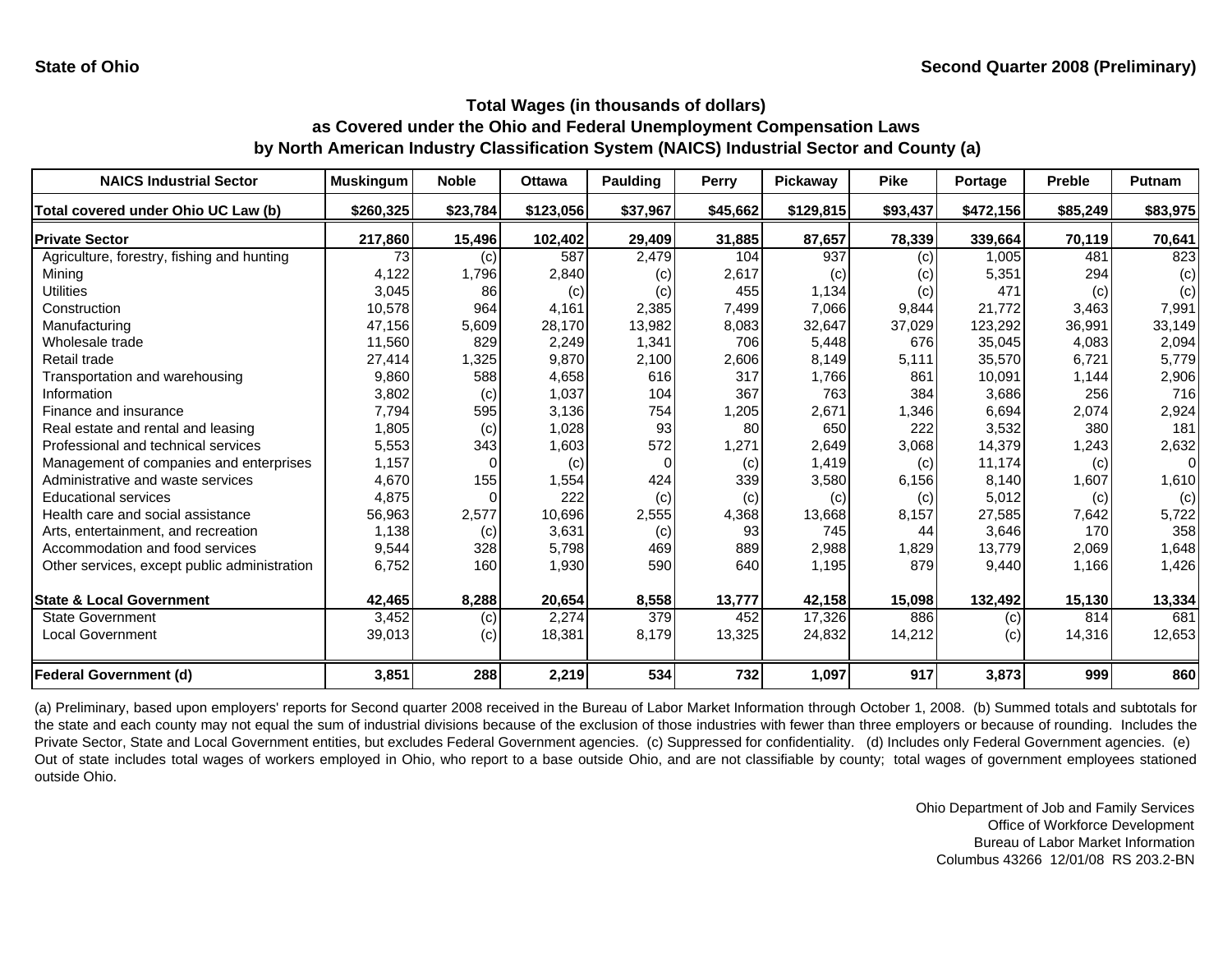| <b>NAICS Industrial Sector</b>               | Richland  | <b>Ross</b> | <b>Sandusky</b> | <b>Scioto</b> | <b>Seneca</b> | <b>Shelby</b> | <b>Stark</b> | <b>Summit</b> | <b>Trumbull</b> | <b>Tuscarawas</b> |
|----------------------------------------------|-----------|-------------|-----------------|---------------|---------------|---------------|--------------|---------------|-----------------|-------------------|
| Total covered under Ohio UC Law (b)          | \$455,221 | \$220,944   | \$211,331       | \$189,494     | \$158,773     | \$285,723     | \$1,372,368  | \$2,709,929   | \$687,119       | \$267,740         |
| <b>Private Sector</b>                        | 382,948   | 173,258     | 181,618         | 140,218       | 134,747       | 260,453       | 1,203,320    | 2,399,118     | 600,177         | 228,893           |
| Agriculture, forestry, fishing and hunting   | 585       | 308         | 913             | 125           | 682           | 607           | 1,433        | 1,107         | 358             | 662               |
| Mining                                       | (C)       | 220         | (c)             | 178           | 1,373         | (c)           | 3,253        | 1,263         | 329             | 5,682             |
| Utilities                                    | (c)       | 2,548       | (c)             | 1,661         | 1,525         | (c)           | 8,079        | 27,558        | 3,286           | 854               |
| Construction                                 | 17,919    | 7,705       | 8,979           | 21.116        | 11,070        | 15,350        | 71.811       | 113,191       | 25.173          | 13,171            |
| Manufacturing                                | 139,517   | 52,614      | 92,973          | 19,028        | 51,967        | 159,490       | 363,268      | 428,793       | 246,594         | 79,535            |
| Wholesale trade                              | 19,764    | 5,692       | 5,850           | 2,428         | 5,814         | 16,579        | 74.340       | 186,307       | 24,114          | 11,690            |
| Retail trade                                 | 39,397    | 20,401      | 15,383          | 16,141        | 11,788        | 11.387        | 113,825      | 200,316       | 57,916          | 23,500            |
| Transportation and warehousing               | 12,397    | 4,397       | 3,854           | 3,681         | 3,671         | 10,445        | 28,775       | 94,855        | 23,538          | 9,450             |
| Information                                  | 12,276    | 7,900       | 1,374           | 2,080         | 1,838         | 2,606         | 19,502       | 48,483        | 7,563           | 3,674             |
| Finance and insurance                        | 11,153    | 4,546       | 4,541           | 4,896         | 5,186         | 3,506         | 62,715       | 116,129       | 15,518          | 7,074             |
| Real estate and rental and leasing           | 2,653     | 846         | 2,175           | 1,421         | (c)           | 1,021         | 9,506        | 21,780        | 7,361           | 1,930             |
| Professional and technical services          | 11,322    | 3,109       | 3,030           | 5,430         | 2,829         | 4,275         | 45,339       | 171,984       | 12,877          | 12,008            |
| Management of companies and enterprises      | 1,617     | 2,631       | 3,211           | 453           | (c)           | $\Omega$      | 15,800       | 306.519       | 9,514           | 1,452             |
| Administrative and waste services            | 17,375    | 6,048       | 5,104           | 2,936         | 3,135         | 8,515         | 47,357       | 130,248       | 22,894          | 8,385             |
| <b>Educational services</b>                  | 2,134     | 573         | (c)             | 1,034         | 6,467         | 727           | 19,511       | 24,393        | 2,767           | 730               |
| Health care and social assistance            | 67,901    | 42,917      | 21,545          | 47,465        | 16,501        | 16,723        | 237,531      | 394,796       | 108,502         | 31,705            |
| Arts, entertainment, and recreation          | 1,914     | 831         | 985             | 315           | 482           | 256           | 6,774        | 15,773        | 2,681           | 884               |
| Accommodation and food services              | 14,448    | 7,509       | 5,823           | 7,107         | 3,567         | 4,153         | 43,399       | 66,303        | 19,217          | 10,155            |
| Other services, except public administration | 7,905     | 2,463       | 3,889           | 2,720         | 2,641         | 3,919         | 31,101       | 49,320        | 9,972           | 6,354             |
| <b>State &amp; Local Government</b>          | 72,273    | 47,686      | 29,713          | 49,276        | 24,025        | 25,271        | 169,047      | 310,811       | 86,941          | 38,847            |
| <b>State Government</b>                      | 17,845    | 17,737      | 2,056           | 20,336        | 4,802         | 3,625         | 17,551       | 60,413        | 8,306           | 5,244             |
| Local Government                             | 54,427    | 29,948      | 27,657          | 28,940        | 19,224        | 21,646        | 151,497      | 250,398       | 78,636          | 33,603            |
| <b>Federal Government (d)</b>                | 9,202     | 26,065      | 1,536           | 2,248         | 1,684         | 1,140         | 16,418       | 31,254        | 6,257           | 2,754             |

(a) Preliminary, based upon employers' reports for Second quarter 2008 received in the Bureau of Labor Market Information through October 1, 2008. (b) Summed totals and subtotals for the state and each county may not equal the sum of industrial divisions because of the exclusion of those industries with fewer than three employers or because of rounding. Includes the Private Sector, State and Local Government entities, but excludes Federal Government agencies. (c) Suppressed for confidentiality. (d) Includes only Federal Government agencies. (e) Out of state includes total wages of workers employed in Ohio, who report to <sup>a</sup> base outside Ohio, and are not classifiable by county; total wages of government employees stationed outside Ohio.